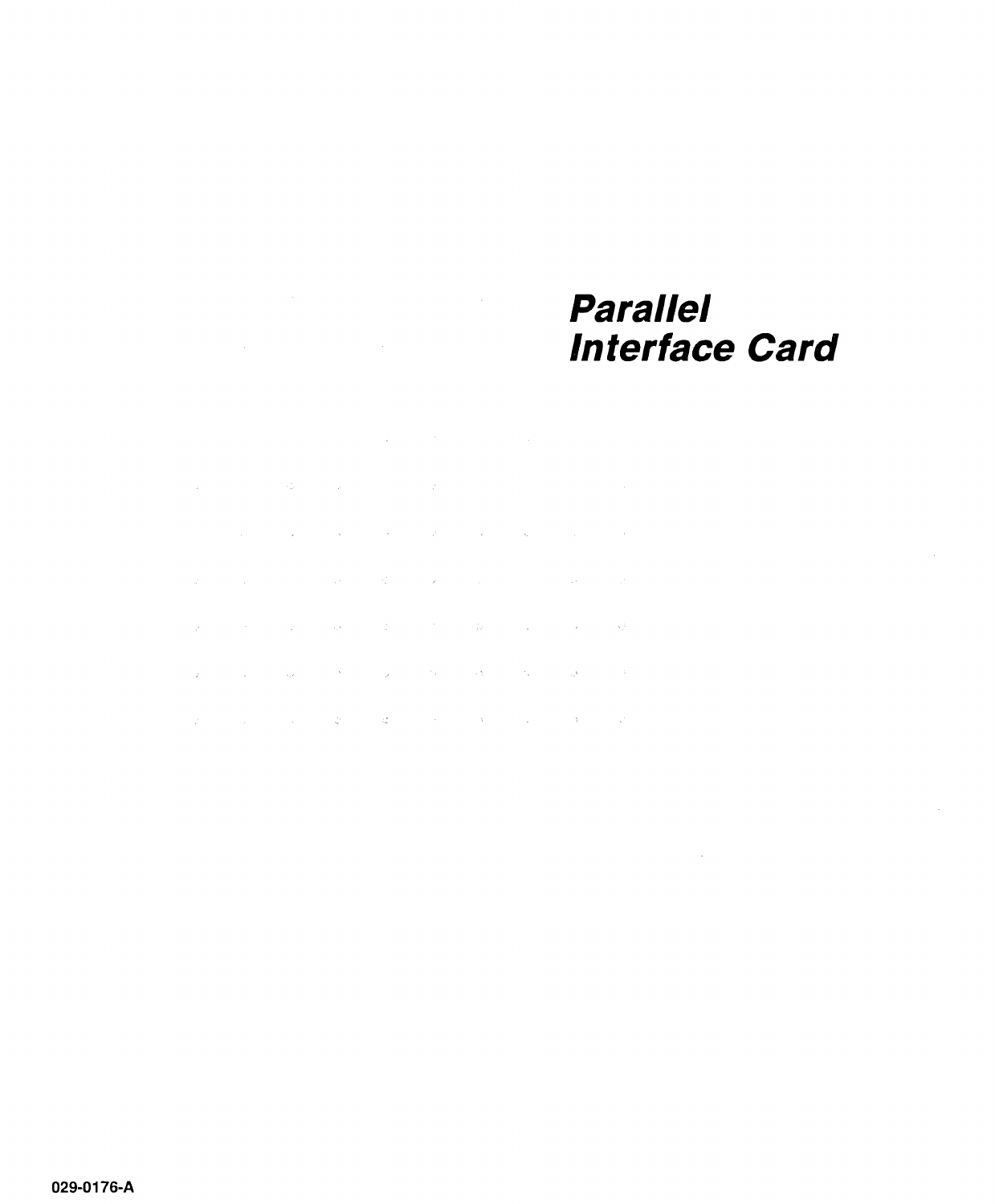Warning: This equipment generates, uses, and can radiate radio frequency energy and if not installed and used in accordance with the instructions manual, may cause interference to radio communications. It has been tested and found to comply with the limits for a Class A computing device pursuant to Subpart J of Part 15 of FCC Rules, which are designed to provide reasonable protection against such interference when operated in a commercial environment. Operation of this equipment in a residential area is likely to cause interference in which case the user at his own expense will be required to take whatever measures may be required to correct the interference.

#### Customor Satisfaction

If you discover physical defects in the manuals distributed with a Lisa product or in the media on which a software product is distributed, Apple will replace the documentation or media at no charge to you during the 90-day period after you purchased the product.

In addition, if Apple releases a corrective update to a software product during the 90-day period after you purchased the software, Apple will replace the applicable diskettes and documentation with the revised version at no charge to you during the six months after the date of purchase.

In some countries the replacement period may be different; check with your authorized Lisa dealer. Return any item to be replaced with proof of purchase to Apple or to an authorized Lisa dealer.

Limitation on Warrantios and Liability

All implied warranties concerning this manual and modia, including implied

warrantios of morchantability and fitness for a particular purpose, are limited in duration to ninety (90) days from tho dato of original retail purchase of this product.

Even though Apple has tested the software described in this manual and reviewed its contents, neither Apple nor its software suppliers make any warranty or ropresontation, oither express or implied, with respect to the software described in this manual, its quality, pcrformance, merchantability, or fitness for any particular purpose. Aa a roault, thia ooftwaro ia sold "aa is," and you the purchase aro assuming the entire risk as to its quality and porformance.

In no event will Apple or its software suppliers be liable for direct, indirect, special, incidental, or consequential damages resulting from any defect in the software or manual, even if they have been advised of the possibility of such damages. In particular, they shall have no liability for any programs or data stored in or used with Apple products, including the costs of recovering or reproducing these programs or data.

Tho warranty and remodios sot forth abovo are excluaivo and in lieu of all othora, oral or written, expresa or implied. No Apple dealer, agent, or employee is authorized to make any modification, extension, or addition to this warranty.

Some states do not allow the exclusion or limitation of implied warranties or liability for incidental or consequential damages, so the above limitation or exclusion may not apply to you. This warranty gives you specific legal rights, and you may also have other rights that vary from state to state.

#### License and Copyright

This manual and the software (computer programs) described in it are copyrighted by Apple or by Apple's software suppliers, with all rights reserved, and they are covered by the Lisa Software License Agreement signed by each Lisa owner. Under the copyright laws and the License Agreement, this manual or the programs may not be copied, in whole or in part, without the written consent of Apple, except in the normal use of the software or to make a backup copy. This exception does not allow copies to be made for others, whether or not sold, but all of the material purchased (with all backup copies) may be sold, given, or loaned to other persons if they agree to be bound by the provisions of the License Agreement. Copying includes translating into another language or format.

You may use the software on any computer owned by you, but extra copies cannot be made for this purpose. For some products, a multiuse license may be purchased to allow the software to be used on more than one computer owned by the purchaser, including a shared-disk system. (Contact your authorized Lisa dealer for information on multiuse licenses.)

#### Product Rovisions

Unless you have purchased the product update service available through your authorized Lisa dealer, Apple cannot guarantee that you will receive notice of a revision to the software described in this manual, even if you have returned a registration card received with the product. You should check periodically with your authorized Lisa dealer.

Apple, Lisa, and the Apple logo are trademarks of Apple Computer, Inc. Simultaneously published in the USA and Canada.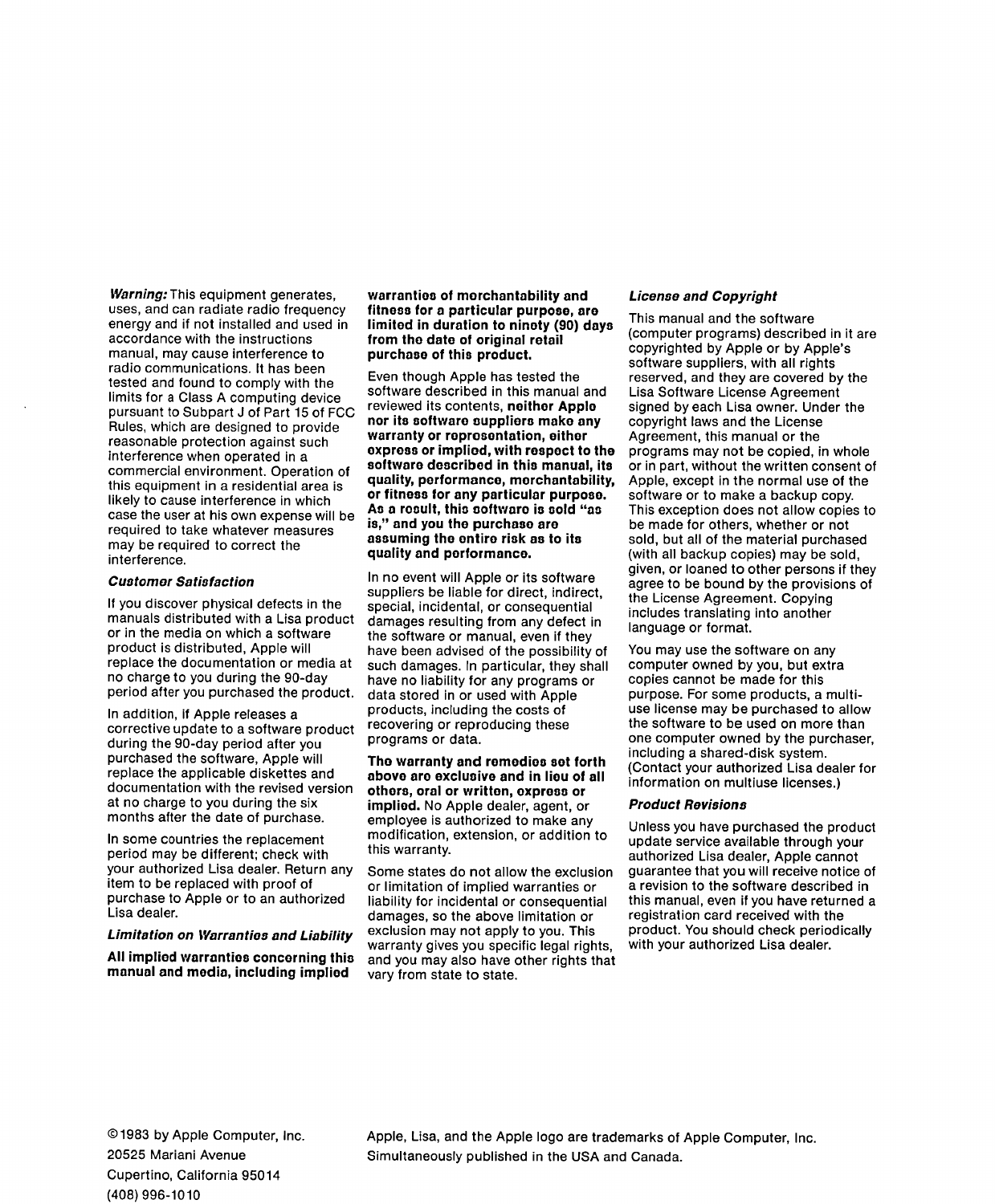# **Contents**

 $\sim 10^{11}$  km s  $^{-1}$ 

|                  | <b>Preface</b>                                                                                                                                   |  |  |  |  |
|------------------|--------------------------------------------------------------------------------------------------------------------------------------------------|--|--|--|--|
| <b>Chapter 1</b> | <b>Introduction</b><br>1                                                                                                                         |  |  |  |  |
| <b>Chapter 2</b> | Installing the Parallel Interface Card<br>3                                                                                                      |  |  |  |  |
| <b>Appendix</b>  | <b>11 Technical Appendix</b><br>11 Overview<br>11 Technical Specifications<br><b>Electrical Descriptions</b><br>11<br>13 Software Considerations |  |  |  |  |
|                  | 14 Differences from Lisa Internal Connector<br>14 Schematic                                                                                      |  |  |  |  |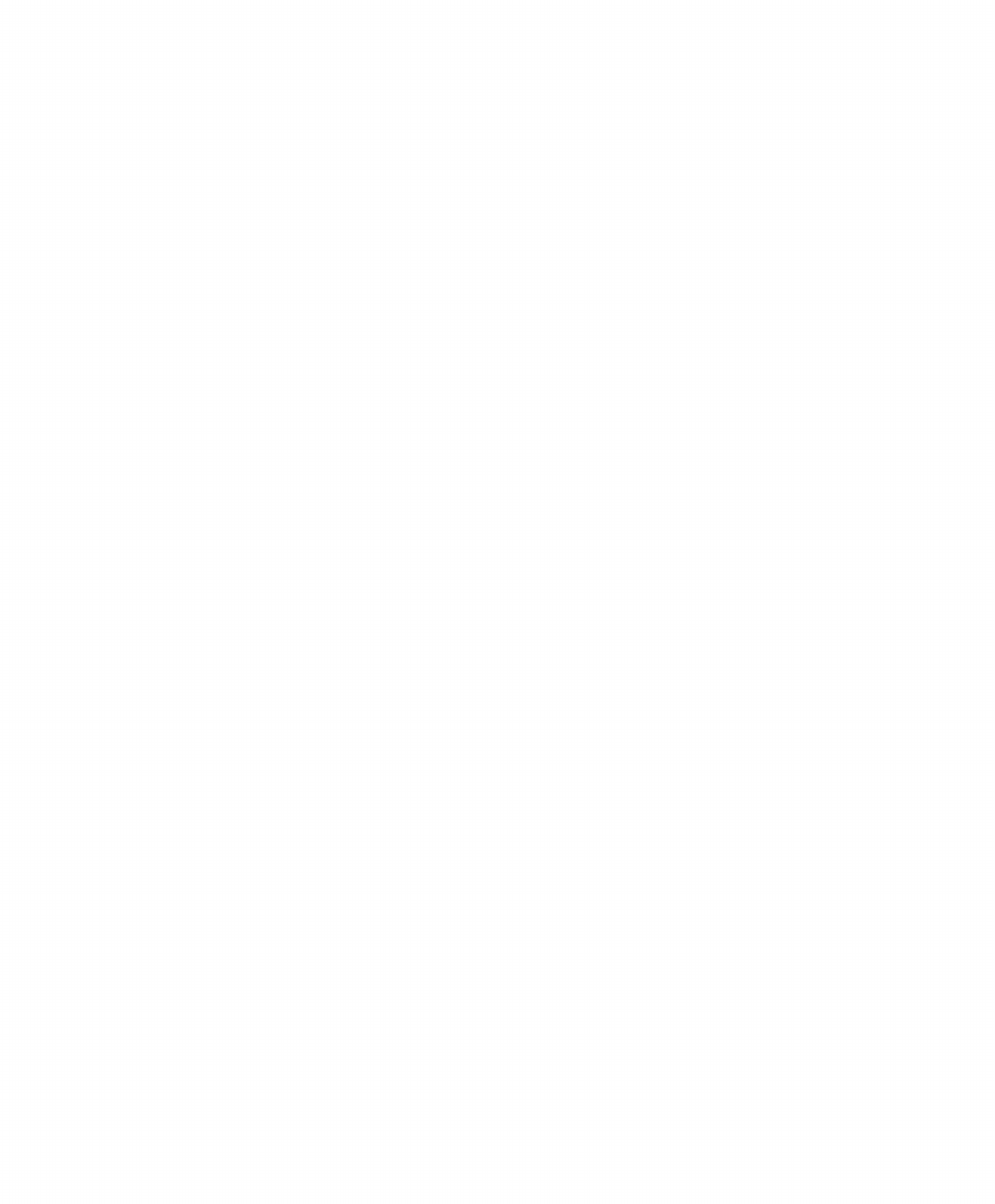## **Preface**

This manual will tell you everything you need to know about your Parallel Interface Card. The card allows you to attach more than one parallel device to your Lisa, giving you wide flexibility in total system configuration.

Chapter 1 is an introduction to the card, telling you its major features and uses. Chapter 2 details the installation of the card. This is the only procedure you need to perform in order to use the Parallel Interface Card.

The appendix contains technical information about the card. This appendix is designed only for reference by programmers, and need never be used for normal operation of the card.

You can insert this manual into the peripherals binder that is in the Lisa accessories box.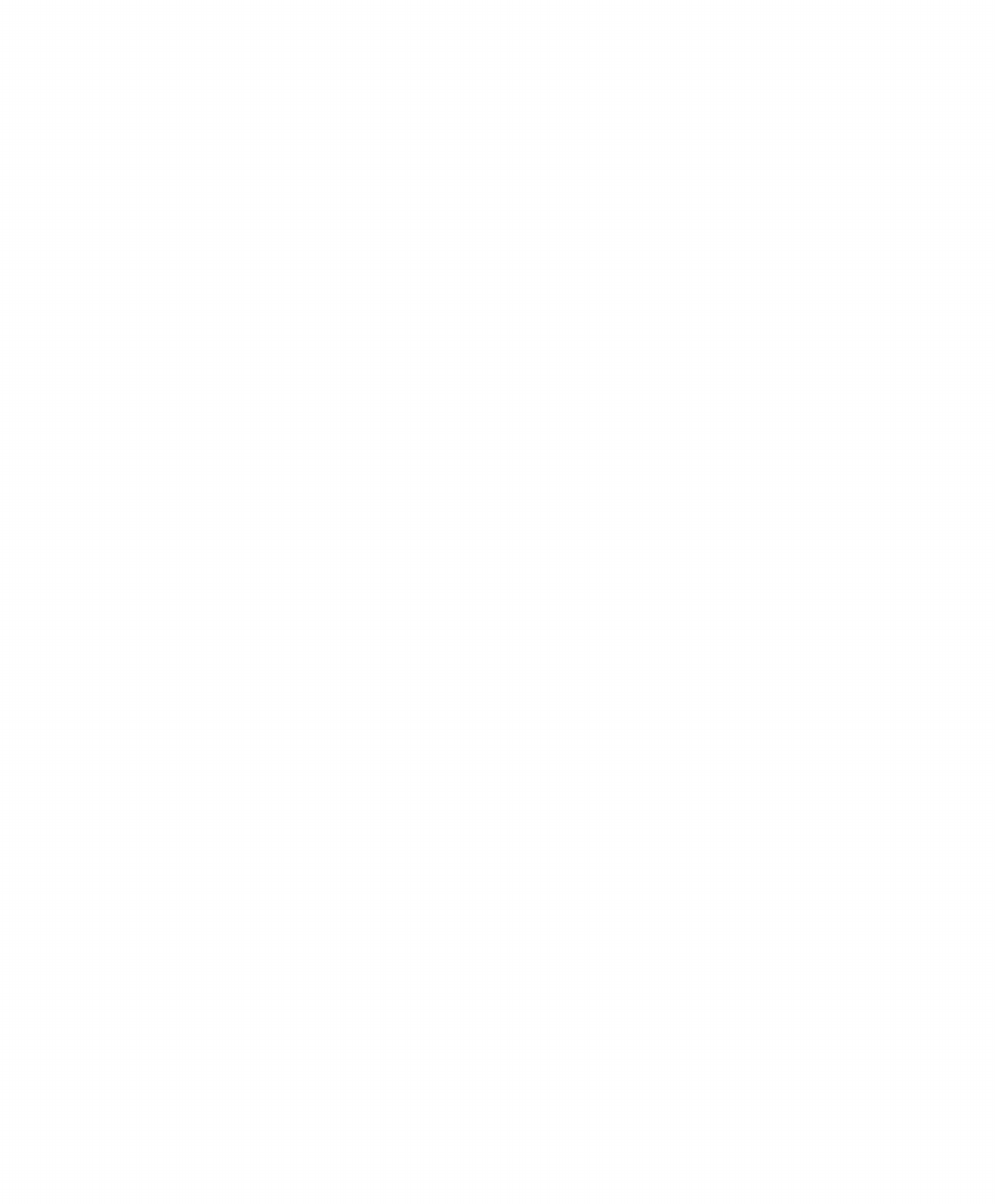### **Chapter 1 Introduction**

Your Lisa can be connected to "peripheral" devices that do things like store information (such as the ProFile hard disk) or print information (such as the Apple Dot Matrix Printer).

All such peripheral devices are either "serial" or "parallel." Information travels to and from serial devices one bit at a time, like beads on string. On parallel devices, information travels several bits at a time, along parallel wires.

Once the information is in your Lisa, it doesn't matter how it got there, but in order to connect peripheral devices to your Lisa, you need to know whether they use the serial or parallel method of communicating.

The Parallel Interface Card connects parallel peripherals to the Lisa. The Lisa contains one built-in connector for a parallel peripheral; each Parallel Interface Card provides two additional connectors, enabling your Lisa to support two more parallel peripherals. The card can be easily installed into one of the three Lisa expansion slots.

Since the Lisa contains a built-in parallel interface, a Parallel Interface Card is only required when you have more than one parallel device.

The card has these general features:

- o Any device that uses Apple's standard parallel interface can be connected to the card. This includes: ProFile hard disk and the Apple Dot Matrix Printer, and two ProFile hard disks.
- $\square$  Installation of the card is simple, even for beginners. Just slip the card into anyone of the Lisa's three expansion slots.
- o The card transfers data at a maximum rate of 625K bytes/second.
- o The card's connectors use the same software command format as the Lisa's built-in parallel interface.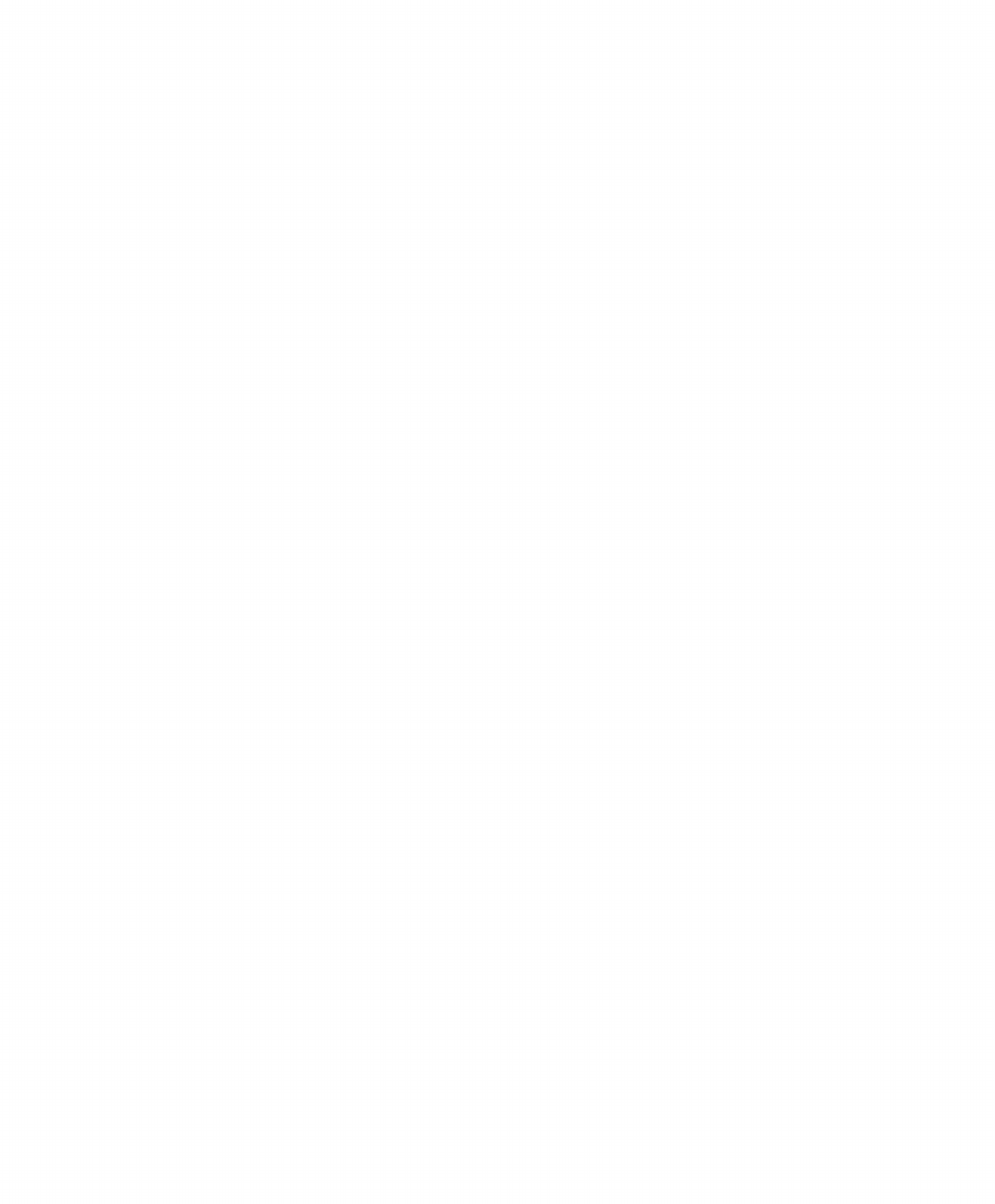### **Chapter 2 Installing the**  Para/lei Interface **Card**

Installing the board is a simple process. Follow these instructions:

- 1. If the Lisa is on, turn it off by pressing the on-off button. Wait until all diskettes are released and the power light is off.
- 2. Turn off all peripheral devices.
- 3. Disconnect the power cord from the back of the Lisa. Turn the Lisa so that the back panel is facing you.



If they are in the way, remove any cables that are attached to the connectors along the bottom edge of the back panel.

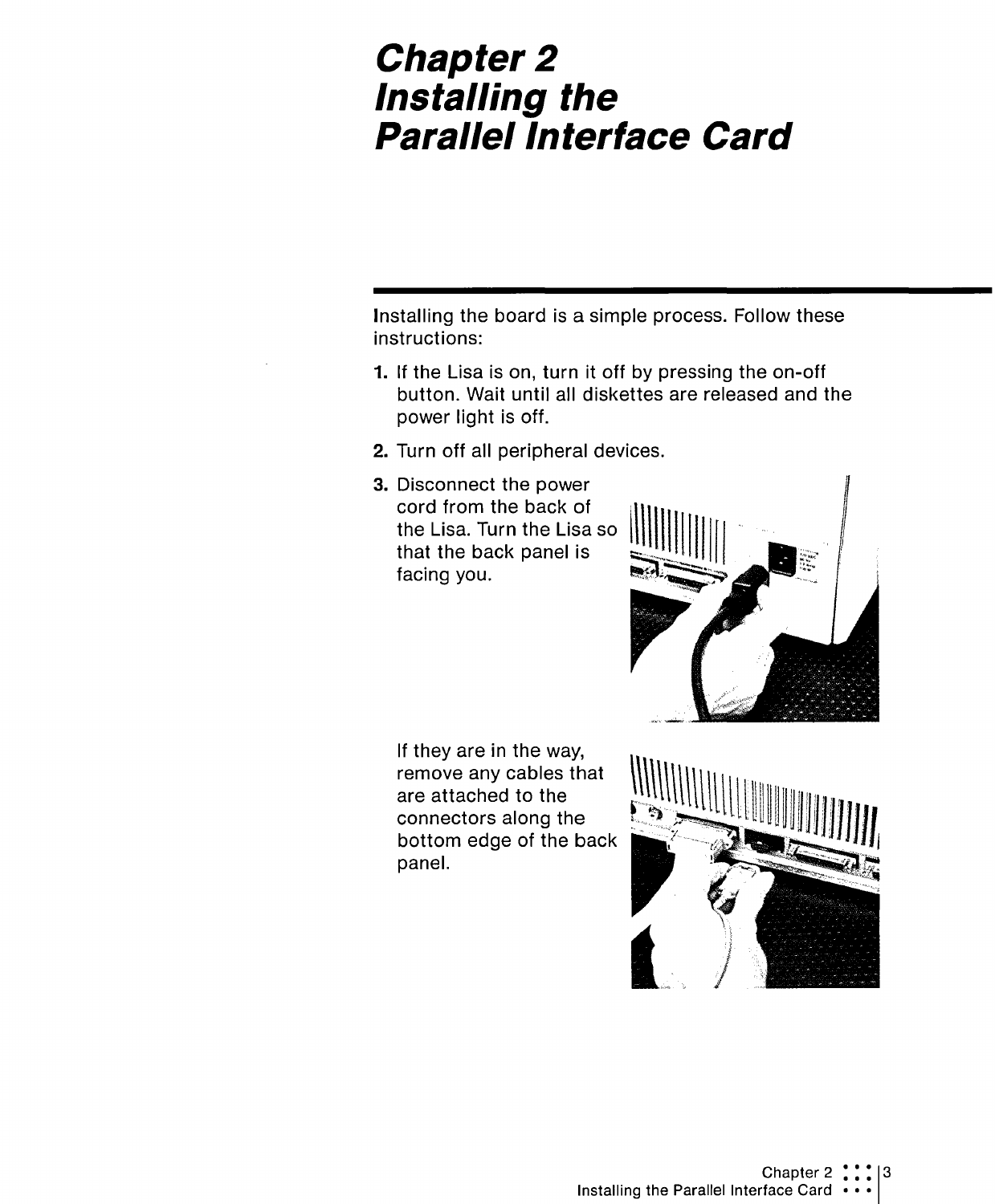4. Remove any cables extending from the expansion cards on the left side of the back panel.



- 5. Remove the back panel, following this procedure:
	- a. Turn the two thumbscrews along the upper edge counterclockwise until they won't turn any further.

These screws loosen but do not come free from the back panel.

b. Pull the panel toward you slightly and up.





 $S$ lot 1  $\parallel$  Slot 3 Slot 2

6. Determine which of the three expansion slots on the lower left of the card cage will hold the card.

In general, parallel interface cards should be installed in slot 2 or 3.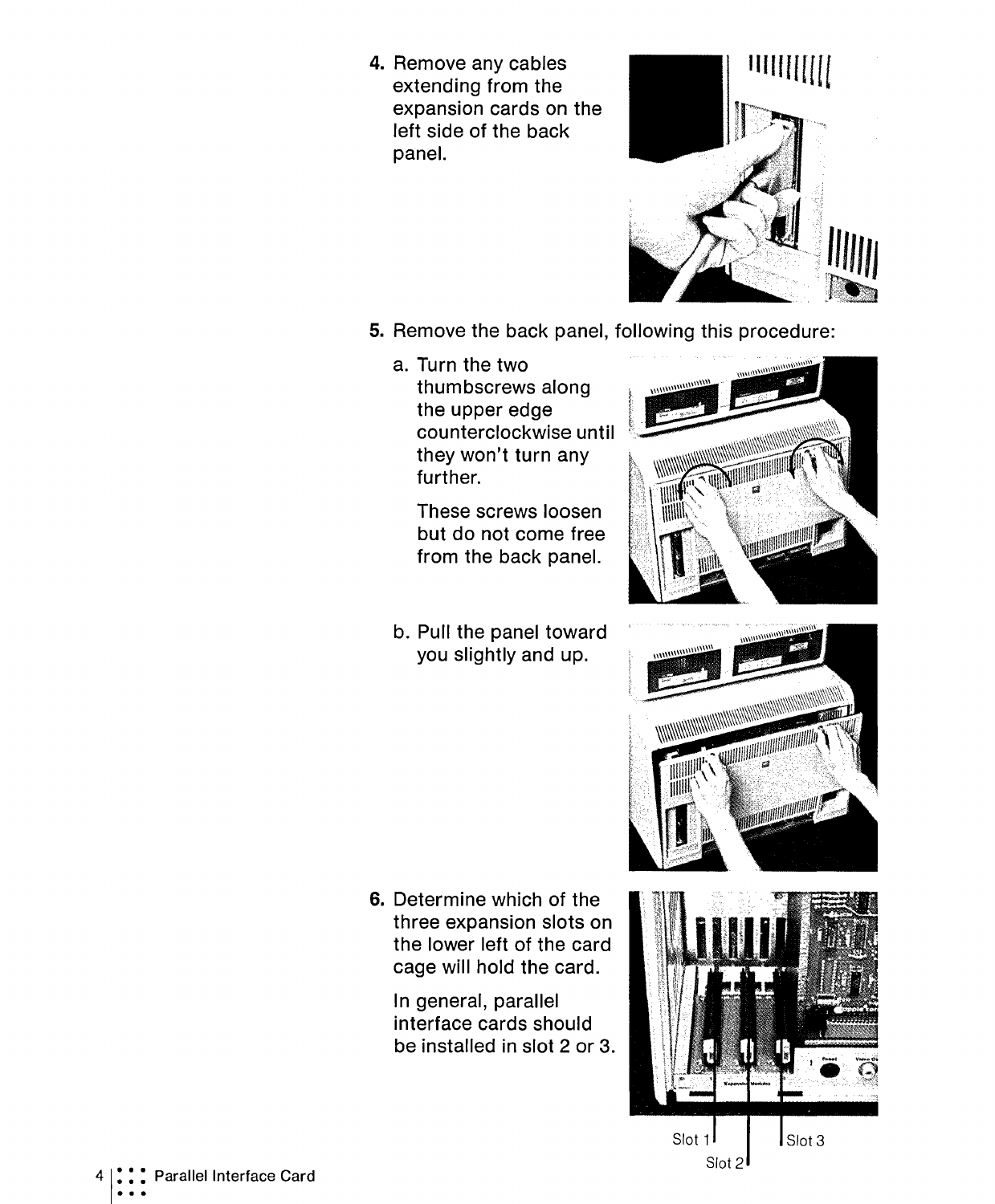7. Pull out the metal lever extending from the plastic cap in front of the card slot.

8. Turn the lever clockwise 90 degrees, to the 3 o'clock position.

- 9. Hold the expansion card by the metal edge, with the green plastic facing right and the white cover facing left. Insert the bottom of the green card into the connector slot and the top of the green card into the plastic slot above the connector. Slide the card evenly into the cage as far as it will go.
- 10. Turn the metal lever counterclockwise 90 degrees, back to the 12 o'clock position.









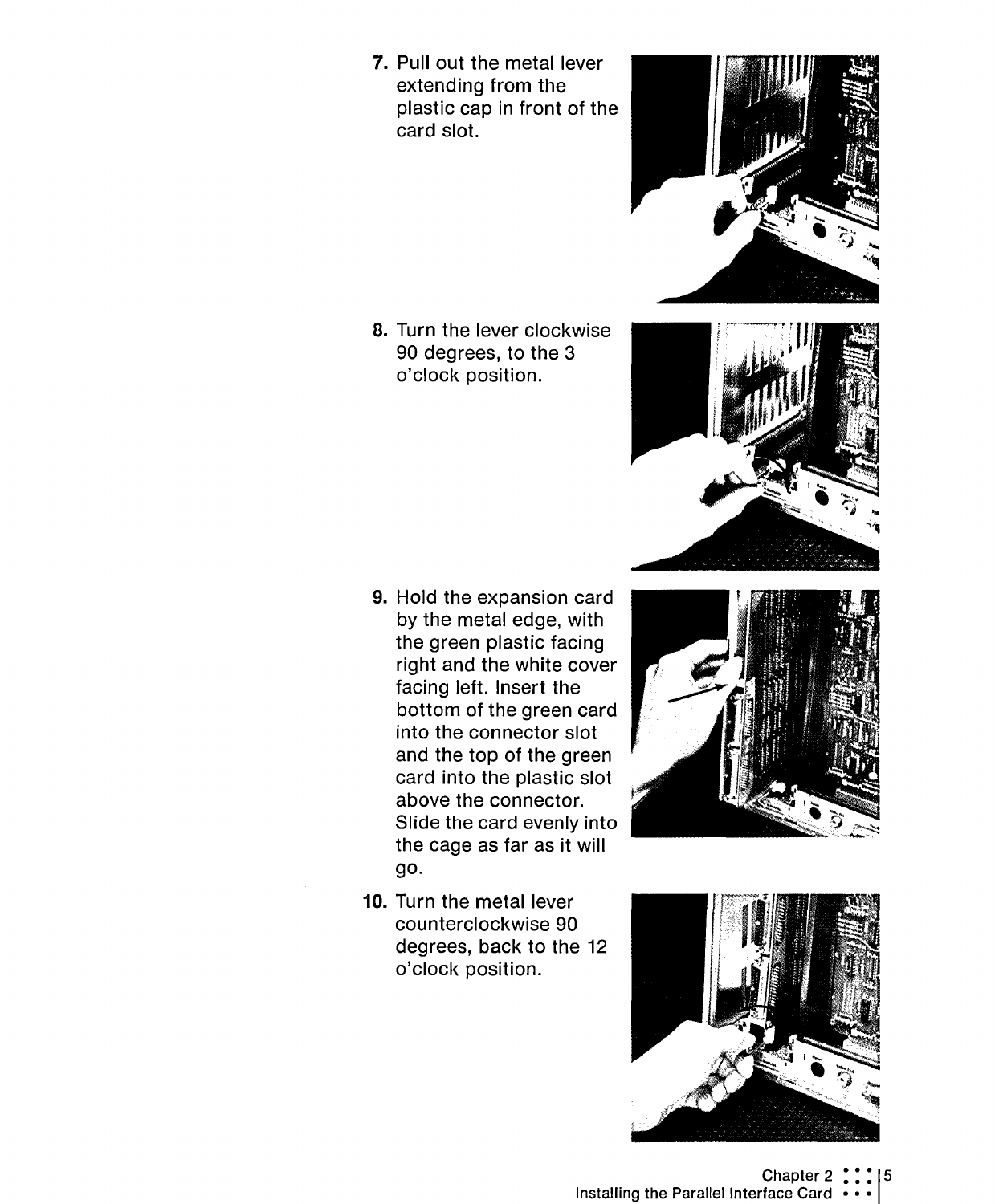**11.** Push the lever back into the plastic cap.



**12.** A set of slot covers on the Lisa's back panel blocks the electromagnetic emissions from inside the cabinet. If you have just installed a card into a slot that did not previously contain a card, follow steps a through e for removing the cover that protects that slot.

Otherwise, skip the lettered instructions and go to step 13.

a. On the back panel, locate the slot cover for the slot in which you just installed a card.

b. Loosen the screw at the top of the metal plate. (If you don't have a screwdriver, a coin will work nicely.)



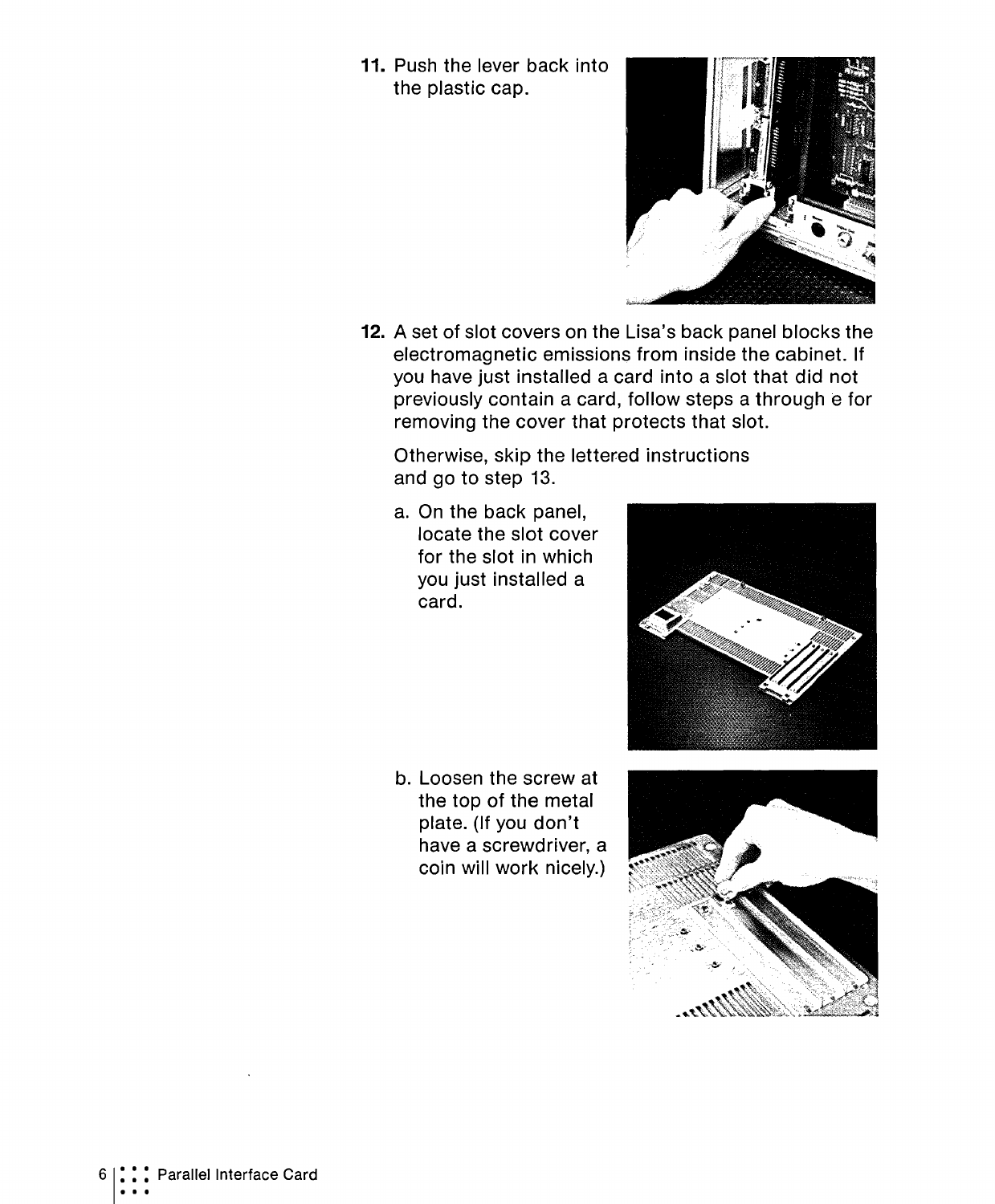c. Pull the plate over the screw head and out from behind the retaining notch.

d. Loosen one of the three screws in the middle of the back panel.

e. Slide the metal plate behind the retaining tab and over the screw head.

f. Tighten both screws.





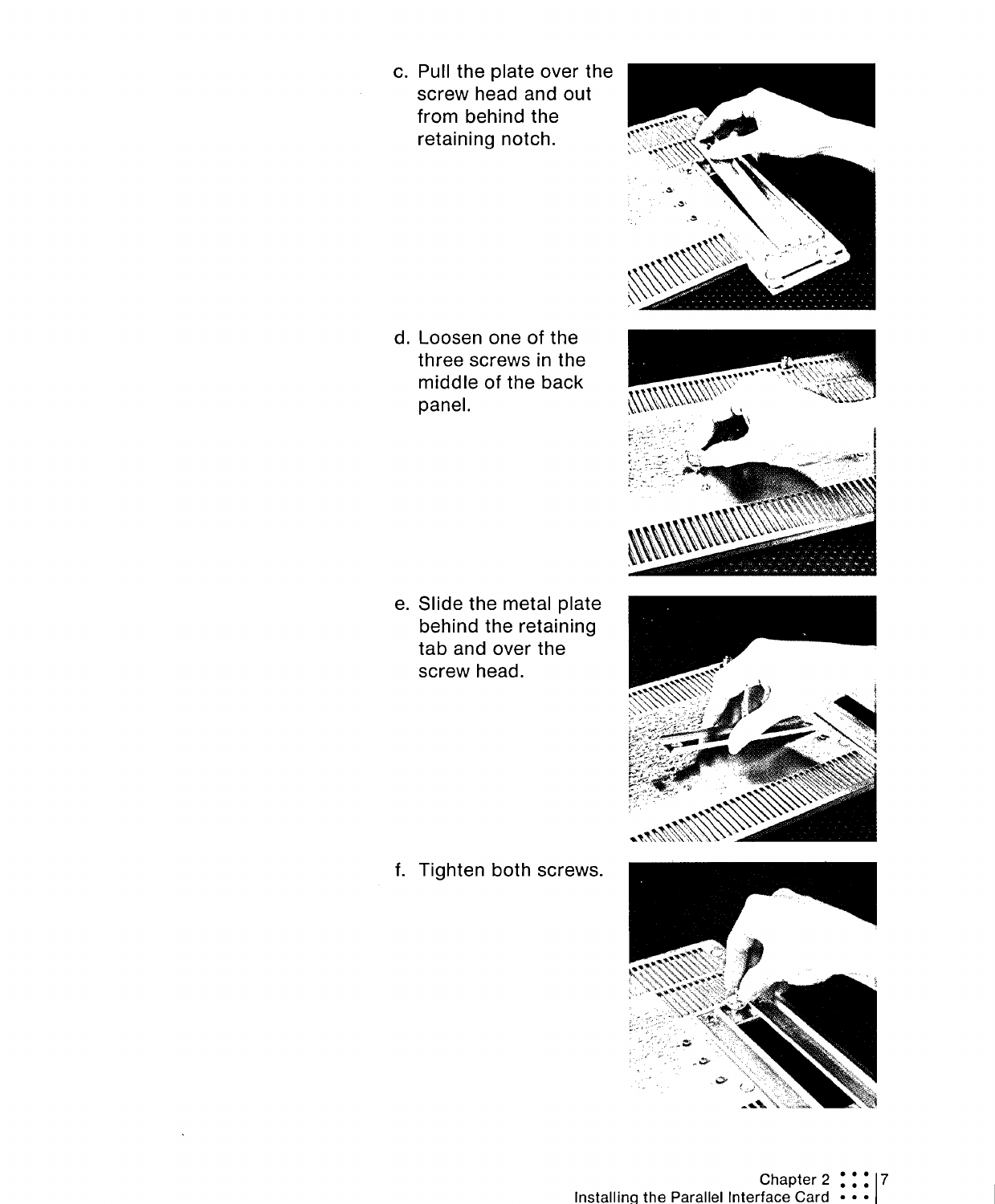- **13.** Replace the back panel, following this procedure:
	- a. Make sure the metal prongs attached to the two screws on the panel are pointed to the left.

b. Insert the four tabs along the lower edge of the back panel into the slots at the base of the cabinet.

c. Push the panel flat against the back of the cabinet. Turn the two thumbscrews clockwise until they are snug.

**14.** Reattach any cables that you removed from the expansion cards or from the bottom edge of the back panel.







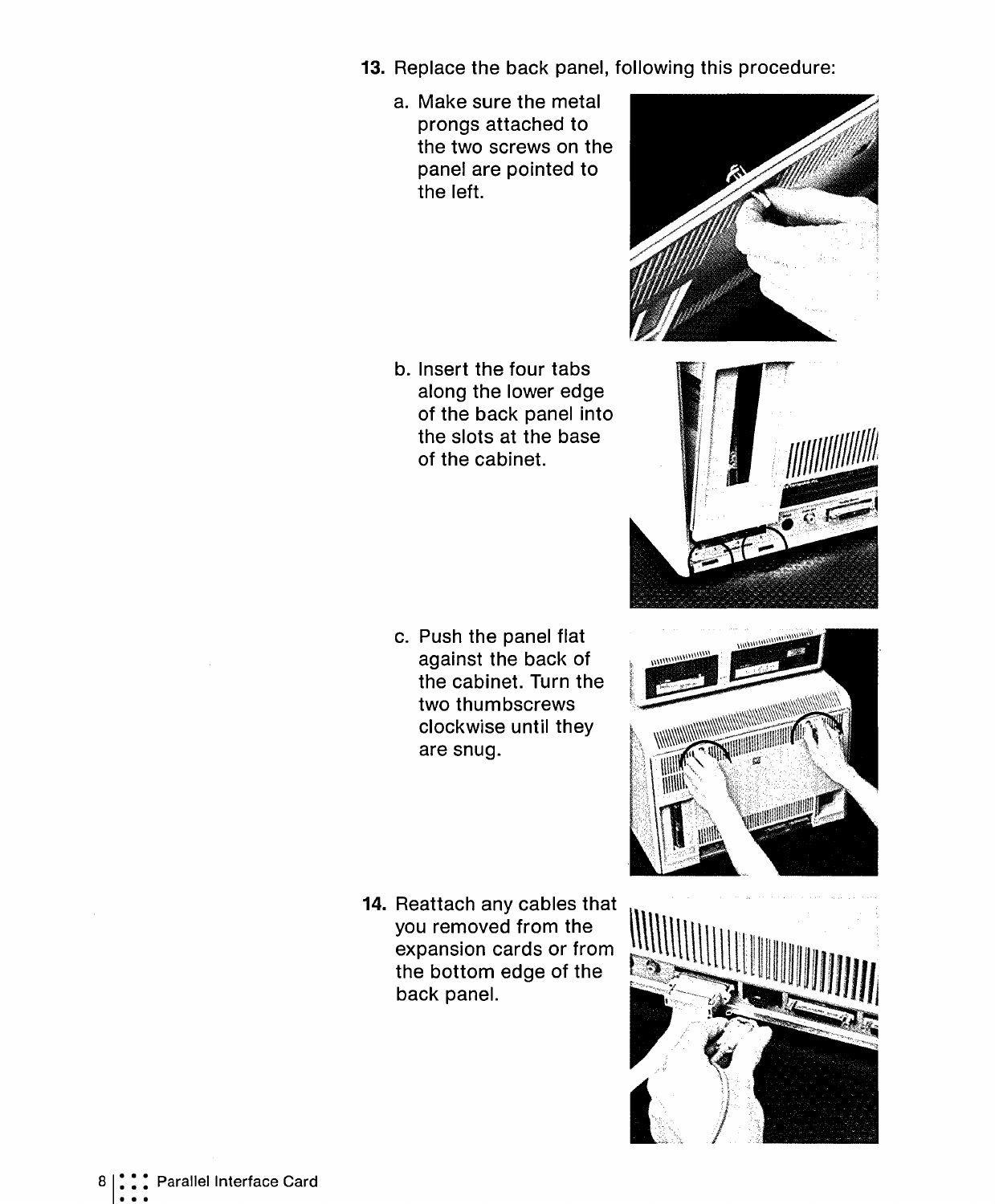**15.** Connect the power cord to the back of the Lisa.



After you install your Parallel Interface Card, you need to specify in the Lisa Preferences where you have installed the card. See the Lisa Owner's Guide, Section D, Desktop Manager Reference Guide, under Set Device Connections.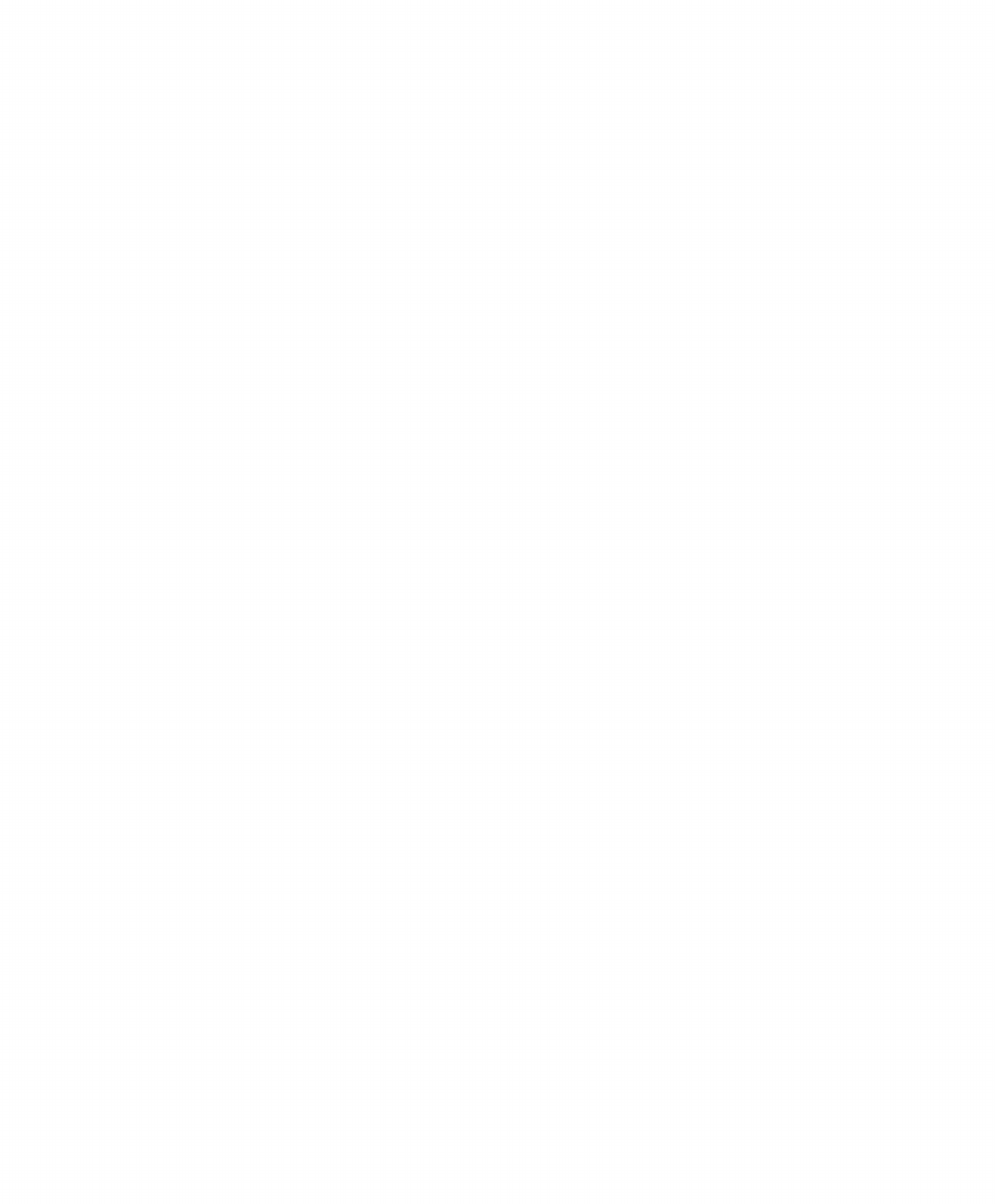# **Appendix Technical Appendix**

| Overview                                  | The two connectors on the Parallel Interface Card are<br>electronically similar to the parallel connector built into<br>the Lisa system, so software driving the internal<br>connector can also drive the external parallel connectors<br>with little modification. There is also a ROM on the card<br>which contains self-test diagnosic software, as well as a<br>program that allows Lisa to boot from peripherals<br>attached to the connectors.                                                                                                                                                             |
|-------------------------------------------|------------------------------------------------------------------------------------------------------------------------------------------------------------------------------------------------------------------------------------------------------------------------------------------------------------------------------------------------------------------------------------------------------------------------------------------------------------------------------------------------------------------------------------------------------------------------------------------------------------------|
| <b>Technical</b><br><b>Specifications</b> | <b>D</b> Two parallel interface connectors<br>□ Standard Apple parallel interface protocol<br>n 2K Bytes on-board ROM<br>p Allows system startup from ProFile hard disk attached<br>to connector<br>□ Self-test diagnostics<br>□ 625K bytes/second maximum data transfer rate<br>p Connector control based on 6522 Versatile Interface<br>Adapters<br>n Supports several read/write handshake modes<br>□ 4 programmable timers<br>n Interrupt capability<br>p Parity check on data lines<br>$\Box$ Dimensions: 9.3" high x 5" wide x 0.7" deep<br>(236mm x 127mm x 18mm)<br>□ Power consumption: 1 Amp @ 5 Volts |
| <b>Electrical</b><br><b>Description</b>   | The parallel connector electronics consist basically of<br>two 6522A Versatile Interface Adapter (VIA) chips. Each<br>VIA contains two 8-bit parallel connectors, associated<br>handshake signals, a programmable timer/counter, and<br>a shift register. See the 6522A data sheet for more<br>information. One 6522A is dedicated to each parallel<br>connector.                                                                                                                                                                                                                                                |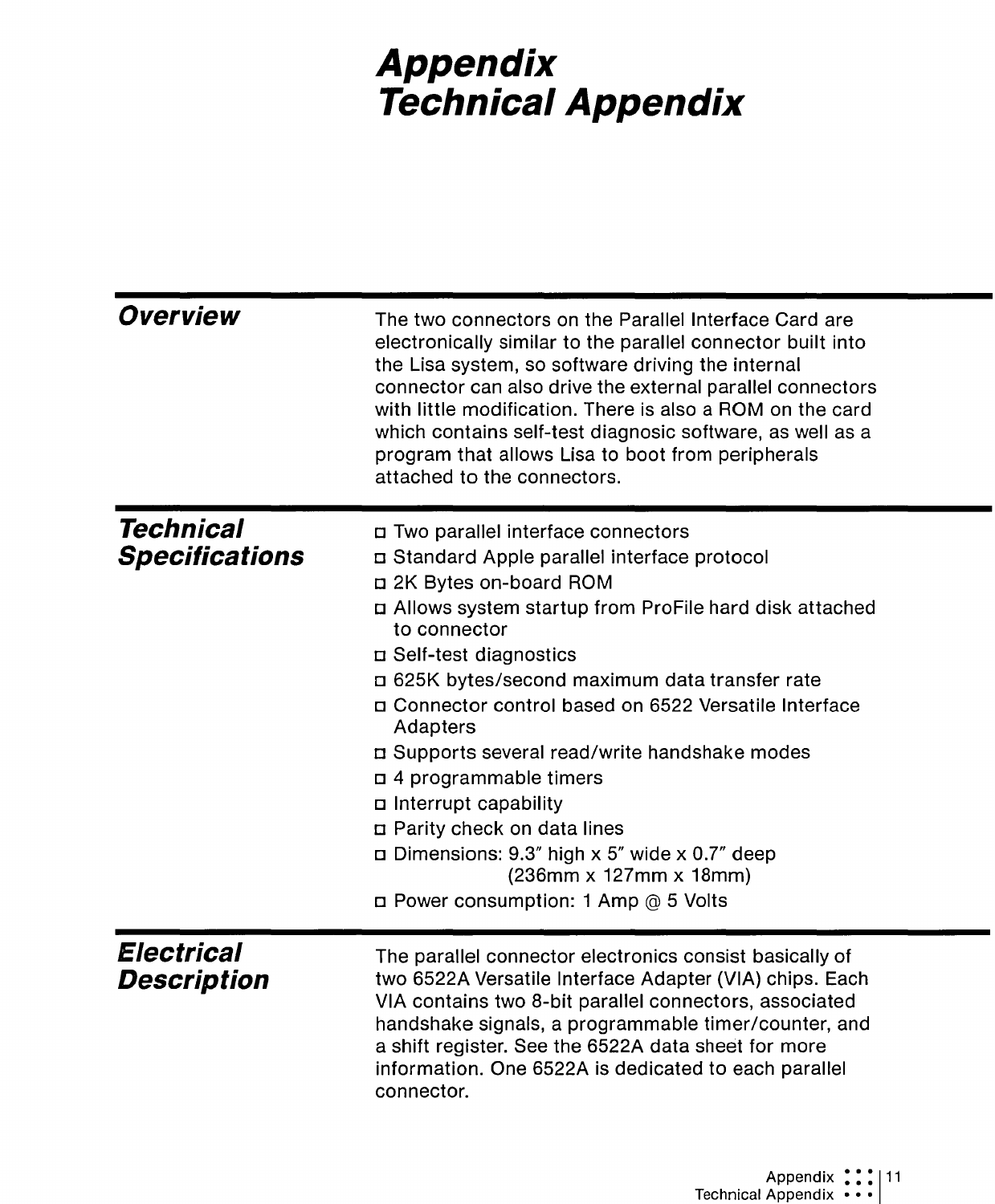The pin functions are as follows:

- ODD-DO? Eight bidirectional data lines. DD? is the most significant bit.
- RW Read/write. The Lisa drives this line high to indicate that it expects data to be input on the data lines. The Lisa drives this line low when there is data to output.
- PARITY Bidirectional line which must be configured on the basis of data currently on the data lines to give odd parity.
- PSTRB/ Processor strobe line used by the Lisa to indicate valid data being output.
- CMD/ The Lisa asserts this line to indicate that a command has been placed on the data lines.
- BSY/ The attached periperhal asserts this line to indicate that it is busy and unable to process commands on the interface.
- OCD Open cable detect. If this line is high, Lisa assumes no device is connected to the connector.
- CRES/ Controller reset. Lisa asserts this line to reset the peripheral to its power-on state.
- CHK/ This signal may be used to interrupt the CPU in the event that a fault condition has occurred in the device connected to the connector.

Table 1 shows the signals on the parallel connector DB-25 connector and their respective connections to a 6522A chip. PBx corresponds to connector B, bit x on a 6522A chip, and CAx and CBx are control input/output bits. See the 6522A data sheet for more information.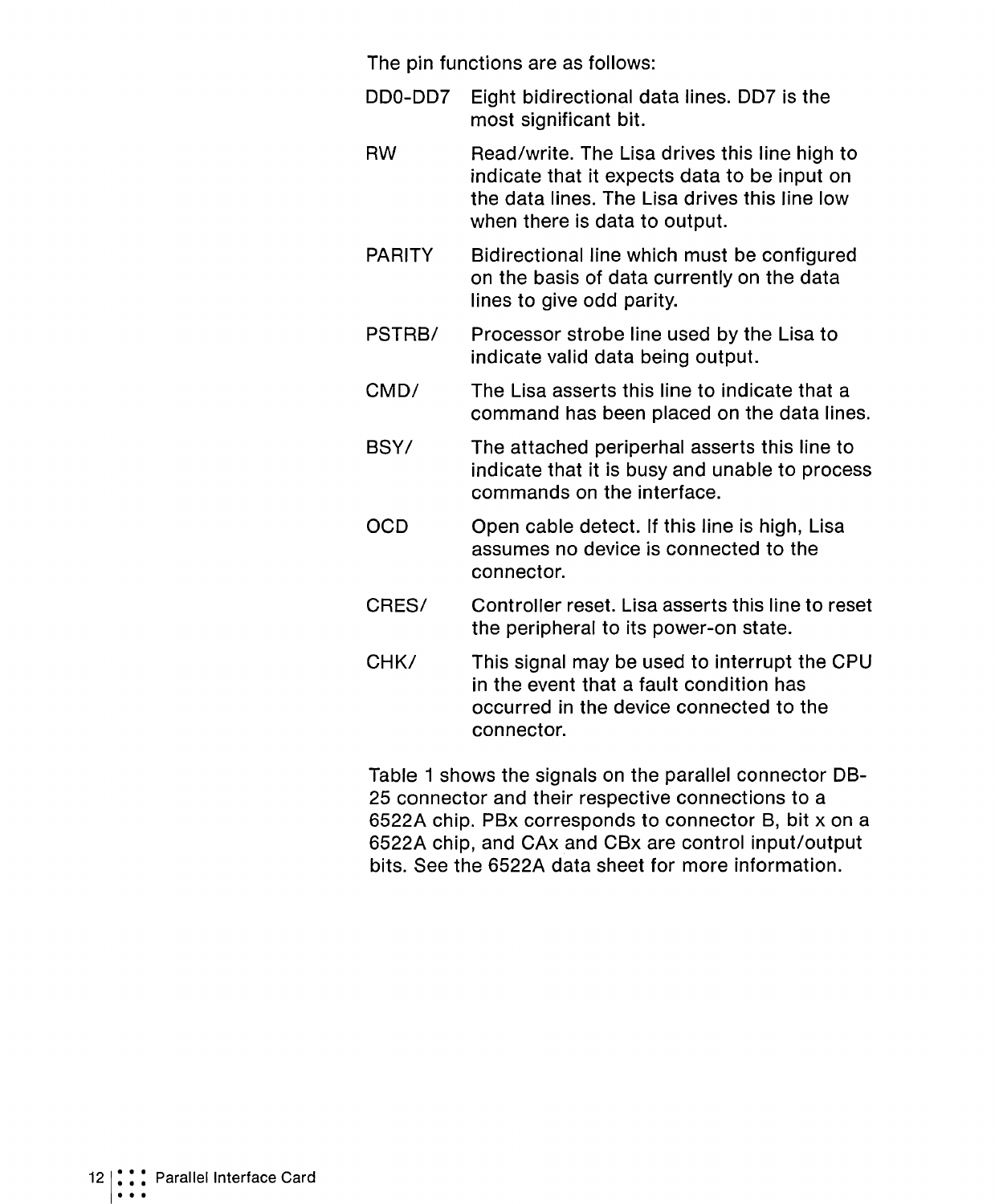|                     | Connector |                 |  |  |
|---------------------|-----------|-----------------|--|--|
| Signal              | Pin       | Connection      |  |  |
| <b>PSTRB</b>        | 15        | CA <sub>2</sub> |  |  |
| R/W                 | 3         | PB <sub>3</sub> |  |  |
| <b>CMD</b>          | 17        | PB4             |  |  |
| <b>CHK</b>          | 25        | CB <sub>1</sub> |  |  |
| BSY                 | 16        | PB1,CA1         |  |  |
| <b>OCD</b>          | 19        | <b>PBO</b>      |  |  |
| CRES (out)          | 21        | PB7             |  |  |
| CRES (in)           | 21        | PB <sub>6</sub> |  |  |
| <b>Reset Parity</b> |           | PB <sub>5</sub> |  |  |
| <b>Parity Latch</b> |           | CB <sub>2</sub> |  |  |

Table 1. Parallel Connector Pin Assignments and Connections

| <b>Software</b><br><b>Considerations</b> | See the 6522A data sheet for information regarding<br>programming the 6522A chip registers and I/O<br>connectors. Basic connector addresses are shown in<br>Table 2; add 2000H, 6000H, or A000H to these<br>addresses depending on whether the Parallel Interface<br>Card is in slot 1, 2, or 3 respectively. Note that these<br>addresses are in system I/O space, as defined in the Lisa |
|------------------------------------------|--------------------------------------------------------------------------------------------------------------------------------------------------------------------------------------------------------------------------------------------------------------------------------------------------------------------------------------------------------------------------------------------|
|                                          | Hardware Reference Manual.                                                                                                                                                                                                                                                                                                                                                                 |
|                                          | The built-in 2K byte ROM starts at 0, 4000H, or 8000H,<br>depending on which slot is being used. The byte-wide                                                                                                                                                                                                                                                                             |

depending on which slot is being used. The byte-wide ROM appears in the low (00-07) byte of each word.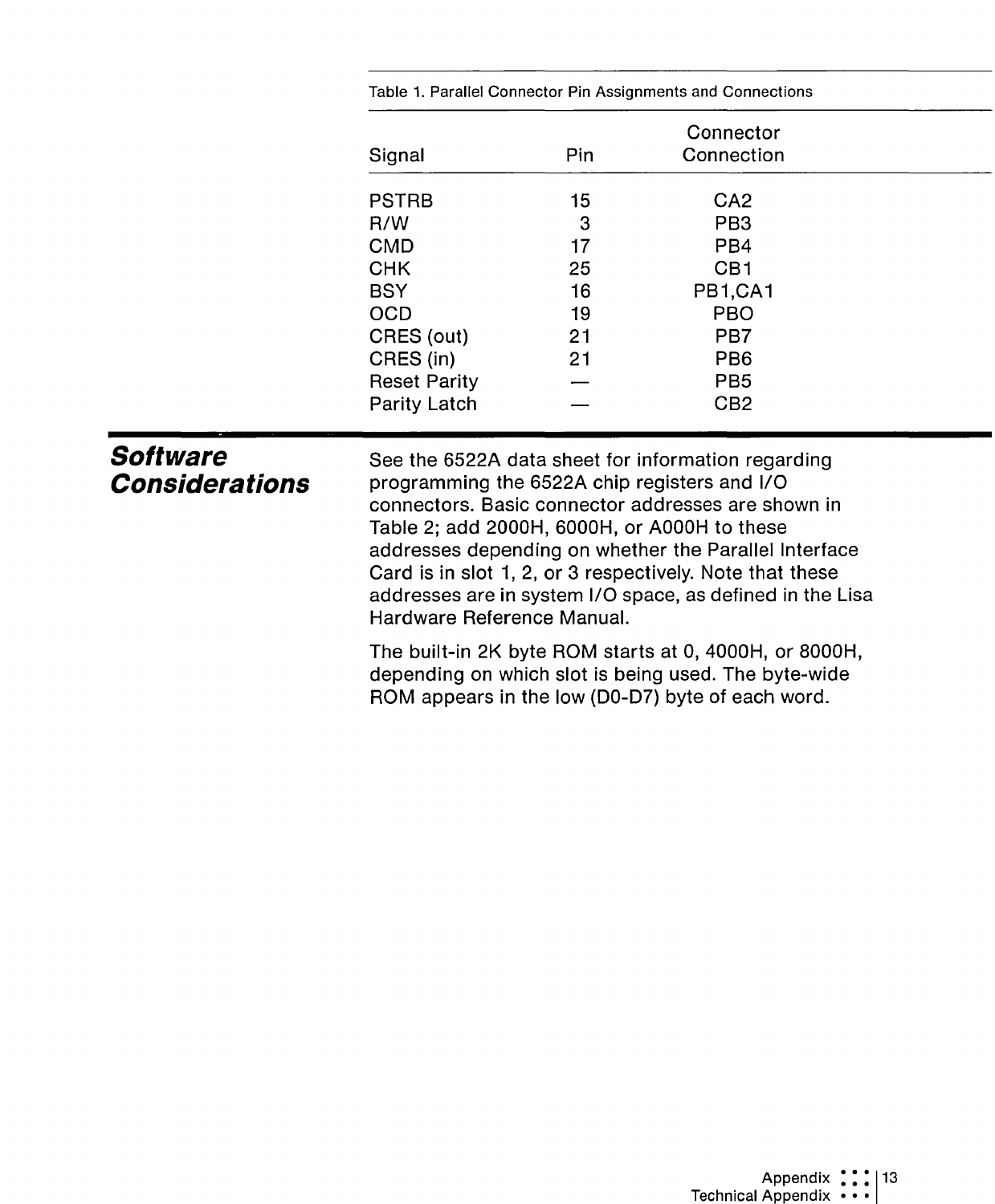|                                                              | Table 2. 0022A Heyister Auditesses                                                                                                                                                                                                                                   |                         |                                     |                                     |  |  |
|--------------------------------------------------------------|----------------------------------------------------------------------------------------------------------------------------------------------------------------------------------------------------------------------------------------------------------------------|-------------------------|-------------------------------------|-------------------------------------|--|--|
|                                                              | Register                                                                                                                                                                                                                                                             | Reg $#$                 | <b>Connector A</b><br>Address (Hex) | <b>Connector B</b><br>Address (Hex) |  |  |
|                                                              | ORB/IRB<br>ORA/IRA                                                                                                                                                                                                                                                   | 0                       | 0                                   | 800                                 |  |  |
|                                                              | (w/hndshk)                                                                                                                                                                                                                                                           | 1                       | 09                                  | 809                                 |  |  |
|                                                              | DDRB                                                                                                                                                                                                                                                                 | $\overline{\mathbf{c}}$ | 11                                  | 811                                 |  |  |
|                                                              | <b>DDRA</b>                                                                                                                                                                                                                                                          | 3                       | 19                                  | 819                                 |  |  |
|                                                              | <b>T1C-L</b>                                                                                                                                                                                                                                                         | 4                       | 21<br>29                            | 821<br>829                          |  |  |
|                                                              | <b>T1C-H</b>                                                                                                                                                                                                                                                         | 5                       |                                     |                                     |  |  |
|                                                              | $T1L-L$                                                                                                                                                                                                                                                              | 6                       | 31                                  | 831                                 |  |  |
|                                                              | T <sub>1L-H</sub>                                                                                                                                                                                                                                                    | $\overline{7}$          | 39                                  | 839                                 |  |  |
|                                                              | T <sub>2</sub> C-L                                                                                                                                                                                                                                                   | 8                       | 41                                  | 841                                 |  |  |
|                                                              | T <sub>2</sub> C-H                                                                                                                                                                                                                                                   | 9                       | 49                                  | 849                                 |  |  |
|                                                              | <b>SR</b>                                                                                                                                                                                                                                                            | 10                      | 51                                  | 851                                 |  |  |
|                                                              | <b>ACR</b>                                                                                                                                                                                                                                                           | 11                      | 59                                  | 859                                 |  |  |
|                                                              | <b>PCR</b>                                                                                                                                                                                                                                                           | 12                      | 61                                  | 861                                 |  |  |
|                                                              | <b>IFR</b>                                                                                                                                                                                                                                                           | 13                      | 69                                  | 869                                 |  |  |
|                                                              | <b>IER</b>                                                                                                                                                                                                                                                           | 14                      | 71                                  | 871                                 |  |  |
|                                                              | ORA/IRA<br>(no hndshk)                                                                                                                                                                                                                                               | 15                      | 79                                  | 879                                 |  |  |
| <b>Differences from</b><br>Lisa Internal<br><b>Connector</b> | As mentioned above, both the Lisa and the Parallel<br>Interface Card use 6522A VIAs to drive the parallel<br>connectors. However, there are a few minor differences<br>that the programmer should note.                                                              |                         |                                     |                                     |  |  |
|                                                              | 1. Timing. The Lisa parallel connector is driven by a 500<br>kHz clock. The Parallel Interface Card supports a faster<br>clock operating at 1.25 MHz. This affects software using<br>6522A internal timers.                                                          |                         |                                     |                                     |  |  |
|                                                              | 2. Connector Configuration. Software driving the Lisa<br>internal connector references signals through two 6522A<br>chips (see the Lisa Hardware Reference Manual for more<br>information). The Parallel Interface Card devotes a single<br>6522A to each connector. |                         |                                     |                                     |  |  |
| <b>Schematic</b>                                             | The electronic schematic of the card is shown on the<br>following pages.                                                                                                                                                                                             |                         |                                     |                                     |  |  |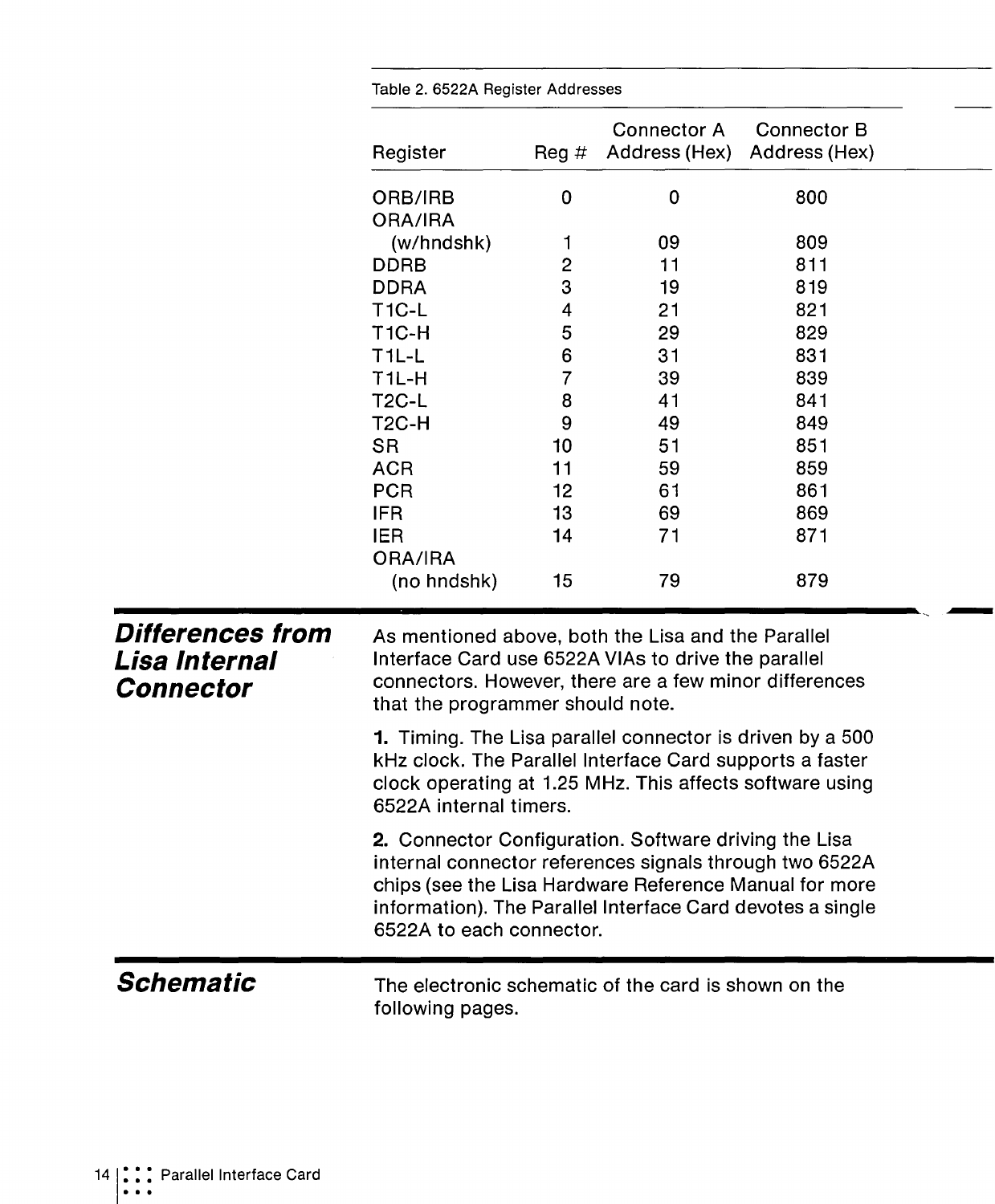### **Schematic of Parallel Interface Card**

Schematic drawing, 1 of 2.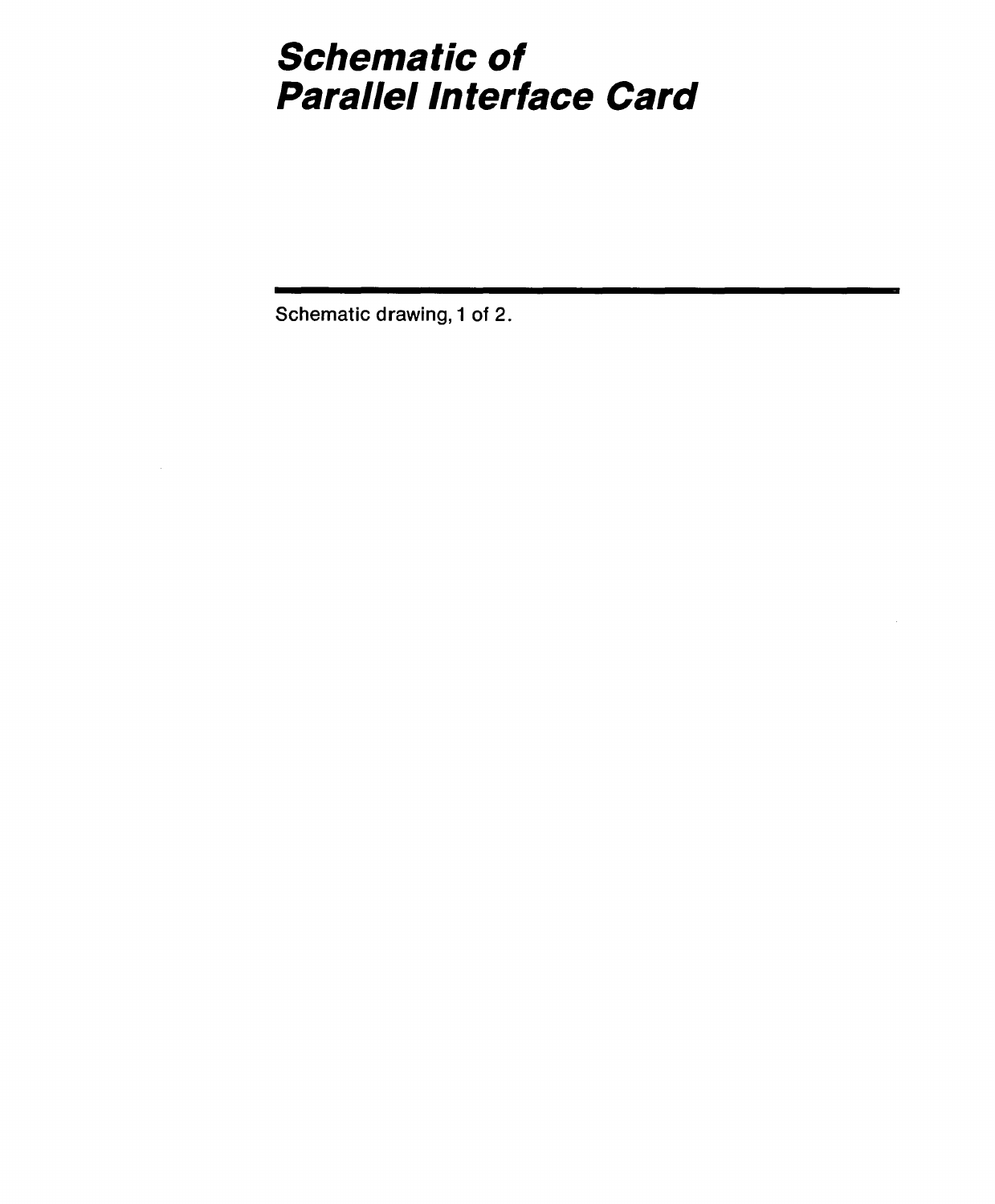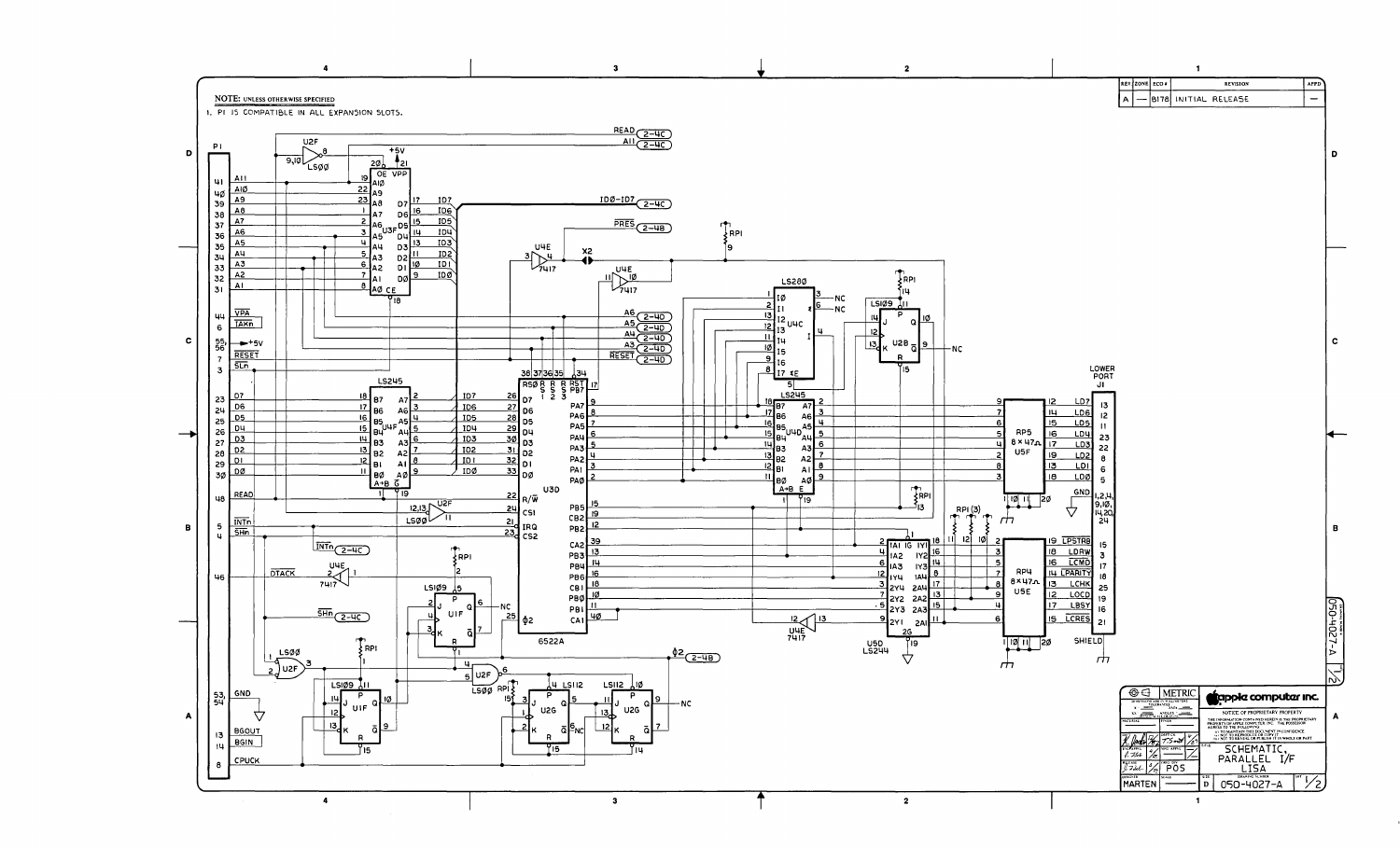### **Schematic of**  Parallel Interface **Card**

Schematic drawing, 2 of 2.